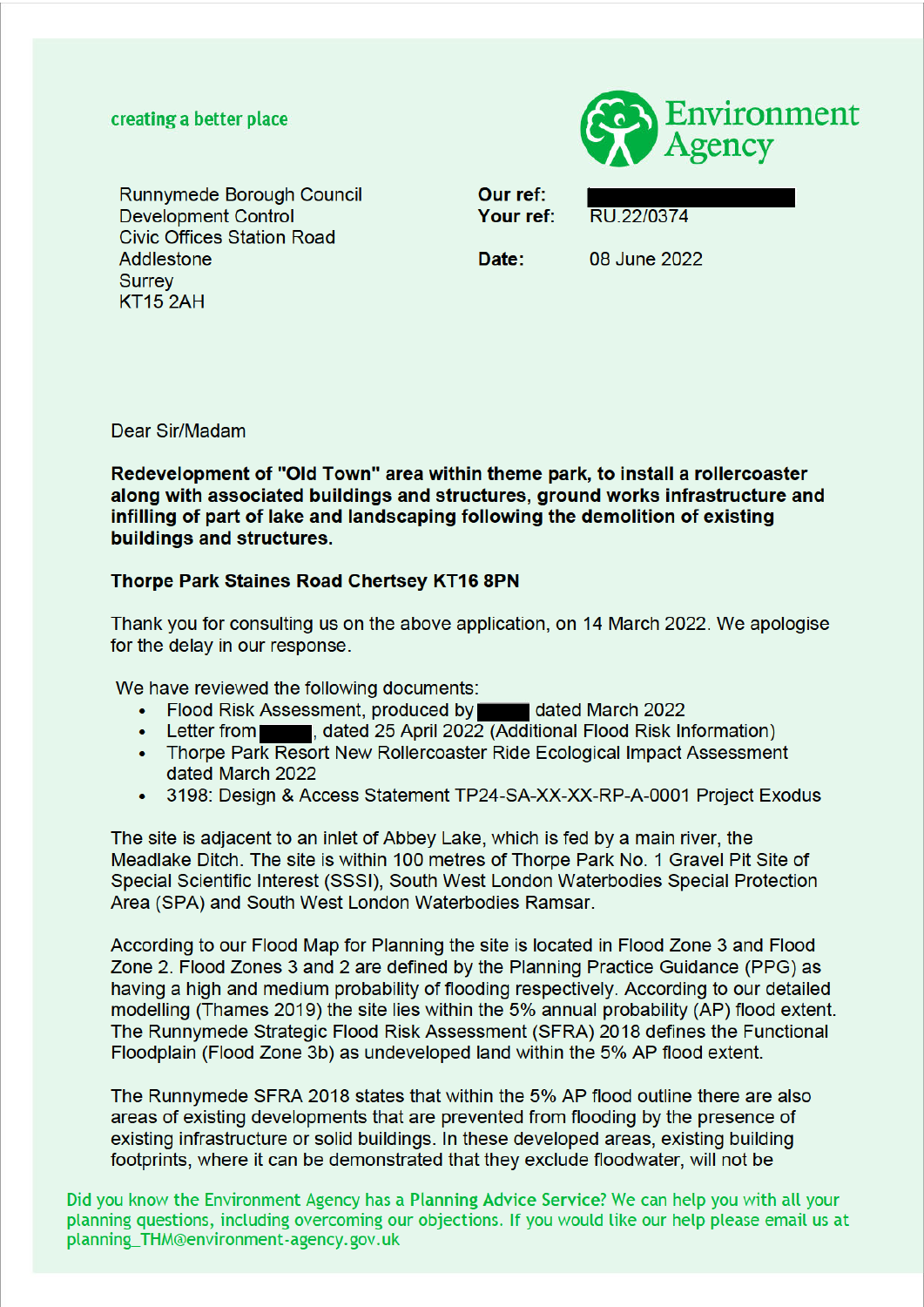defined as Functional Floodplain and the planning requirements associated with Flood Zone 3B will not apply.

However, we note that the Runnymede SFRA states that the land surrounding these buildings forms important flow paths and flood storage areas and properties within these areas will be subject to frequent flooding; therefore such open space within developed areas will continue to be treated as Functional Floodplain.

Whilst we acknowledge that the Runnymede SFRA distinguishes between the 'undeveloped' and 'developed' Functional Floodplain, this application is proposing development within areas of undeveloped Functional Floodplain.

#### **Environment Agency position**

We have **three objections** to the application as submitted.

#### **Objection 01**

In accordance with paragraph 159 of the National Planning Policy Framework (NPPF) **we object in principle** to the proposed development as it falls within a flood risk vulnerability category that is inappropriate to the Flood Zone in which the application site is located. The application is therefore contrary to the NPPF and its associated Planning Practice Guidance (PPG). We recommend that planning permission is refused on this basis.

### **Reason 01**

The PPG classifies development types according to their vulnerability to flood risk and provides guidance on which developments are appropriate within each Flood Zone. This site lies within Flood Zone 3b Functional Floodplain, which is land defined by your Strategic Flood Risk Assessment as having a high probability of flooding.

The development is classed as 'less vulnerable' in accordance with Table 2 of the Flood Zones and flood risk tables of the PPG. Tables 1 and 3 make it clear that this type of development is not compatible with this Flood Zone and therefore should not be permitted.

### **Overcoming objection 01**

The only way the applicant can overcome our **in principle objection** is to demonstrate that the development is not within Flood Zone 3b - Functional Floodplain.

#### **If the applicant is able to demonstrate that the development is not within Flood Zone 3b – Functional Floodplain the following objections would need to be addressed:**

### **Objection 02**

In accordance with policy Runnymede 2030 Local Plan in the Policy EE13: Managing Flood Risk and paragraph 167 of the National Planning Policy Framework (NPPF) in the absence of an acceptable flood risk assessment (FRA) we **object** to this application and recommend that planning permission is refused.

#### **Reason 02**

The submitted FRA does not comply with the requirements for site-specific flood risk assessments, as set out in paragraphs 30 to 32 of the Flood Risk and Coastal Change section of the planning practice guidance. The FRA does not therefore adequately assess the flood risks posed by the development. In particular, the FRA fails to: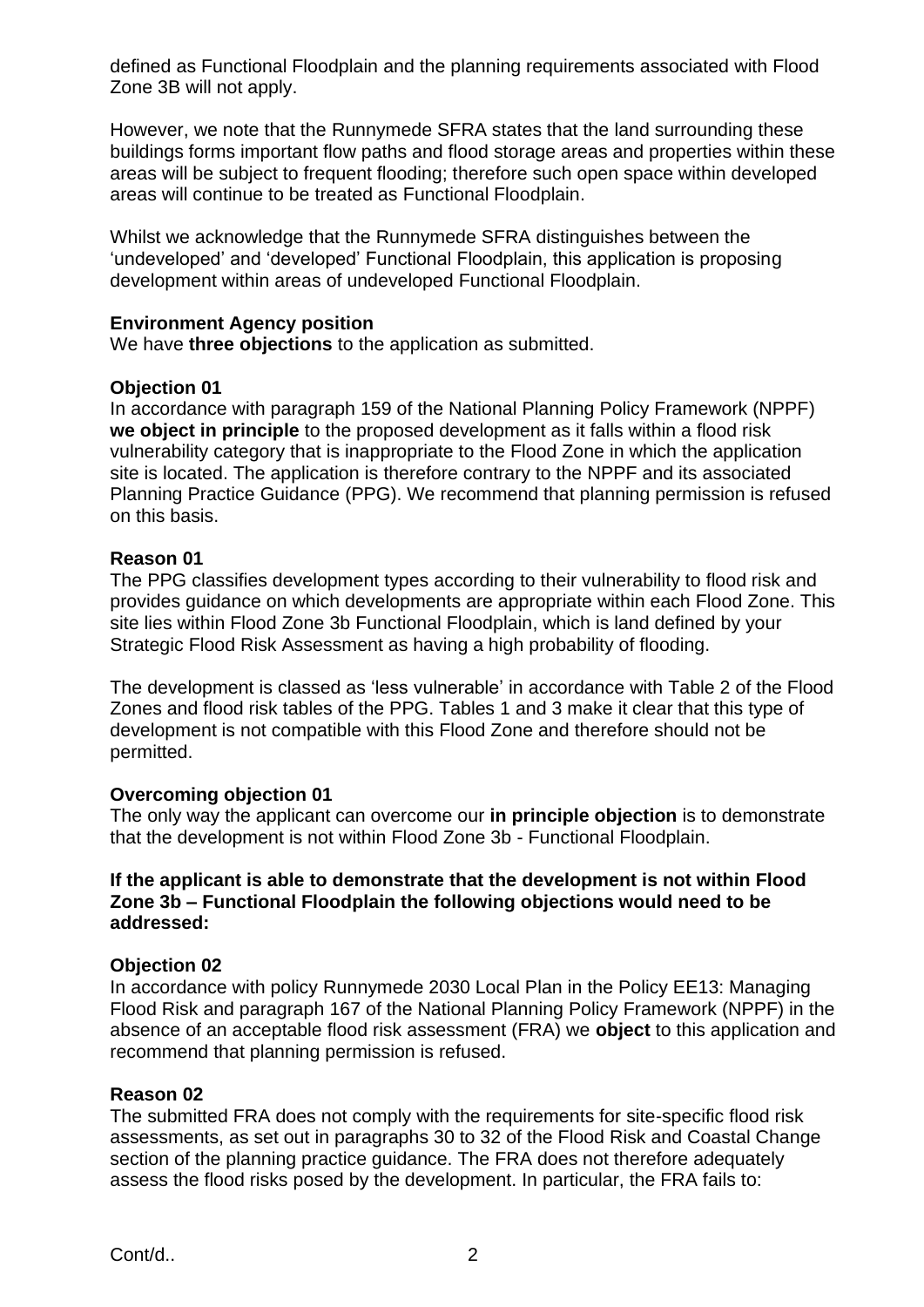• consider how people will be kept safe from the identified flood hazards. Flood risk mitigation measures to address flood risk for the lifetime of the development included in the design are inadequate because they will not make the development resilient to the flood levels for 1% AP, plus an appropriate allowance for climate change. Consequently the development proposes inadequate flood storage compensation

# **Overcoming objection 02**

To overcome our objection, the applicant should submit a revised FRA which addresses the points above. Specifically the FRA needs to address the following:

### Loss of flood plain storage

The applicant has stated within the FRA that this development will lead to land raising and an increase in built footprint. To mitigate for this loss of flood storage they have confirmed that they will provide 'level for level' floodplain compensation.

The FRA states that this compensation has already been provided, in advance of this development, as part of the Medium Term Development Plan 2010-2016 between Runnymede Council, Thorpe Park Resort and the Environment Agency. However, this agreement has not been included in FRA. This should be provided.

If this cannot be achieved, we are likely to maintain our objection. Please re-consult us on any revised FRA submitted.

### **Objection 03**

In accordance with Policy EE9: Biodiversity, Geodiversity and Nature Conservation of the Runnymede 2030 Local Plan and paragraphs 174 and 180 of the National Planning Policy Framework (NPPF) we **object** to this development because it would encroach on a watercourse and lake that has significant nature conservation value. We recommend that the planning application is refused on this basis.

### **Reason(s) 03**

This objection is supported by paragraphs 174 and 180 of the NPPF which recognise that the planning system should conserve and enhance the environment by minimising impacts on and providing net gains for biodiversity. If significant harm resulting from a development cannot be avoided, adequately mitigated, or as a last resort compensated for, planning permission should be refused.

### **Overcoming Objection 03**

It may be possible to overcome our objection by submitting a detailed assessment of the proposed development and its impact on the Mead Ditch. Specifically, the assessment should include the following:

### Infilling/impoundment

The Thorpe Park Gravel Pit complex, designated a SSSI, SPA and Ramsar, is 'online' to a main river, the Mead Ditch. The proposal site is north of the Thorpe Park Gravel Pit complex, is adjacent to an inlet of Abbey Lake, which is also 'online' to the Mead Ditch.

We understand the proposal seeks to reprofile the banks of the inlet in order to increase the size of the bank. It also seeks to infill the opening of the inlet in order to create footings for the new rollercoaster. It is not clear if this will cut off the inlet, separating it from the main river entirely. We require clarity regarding how much infilling will take place and what impact this will have on the river environment.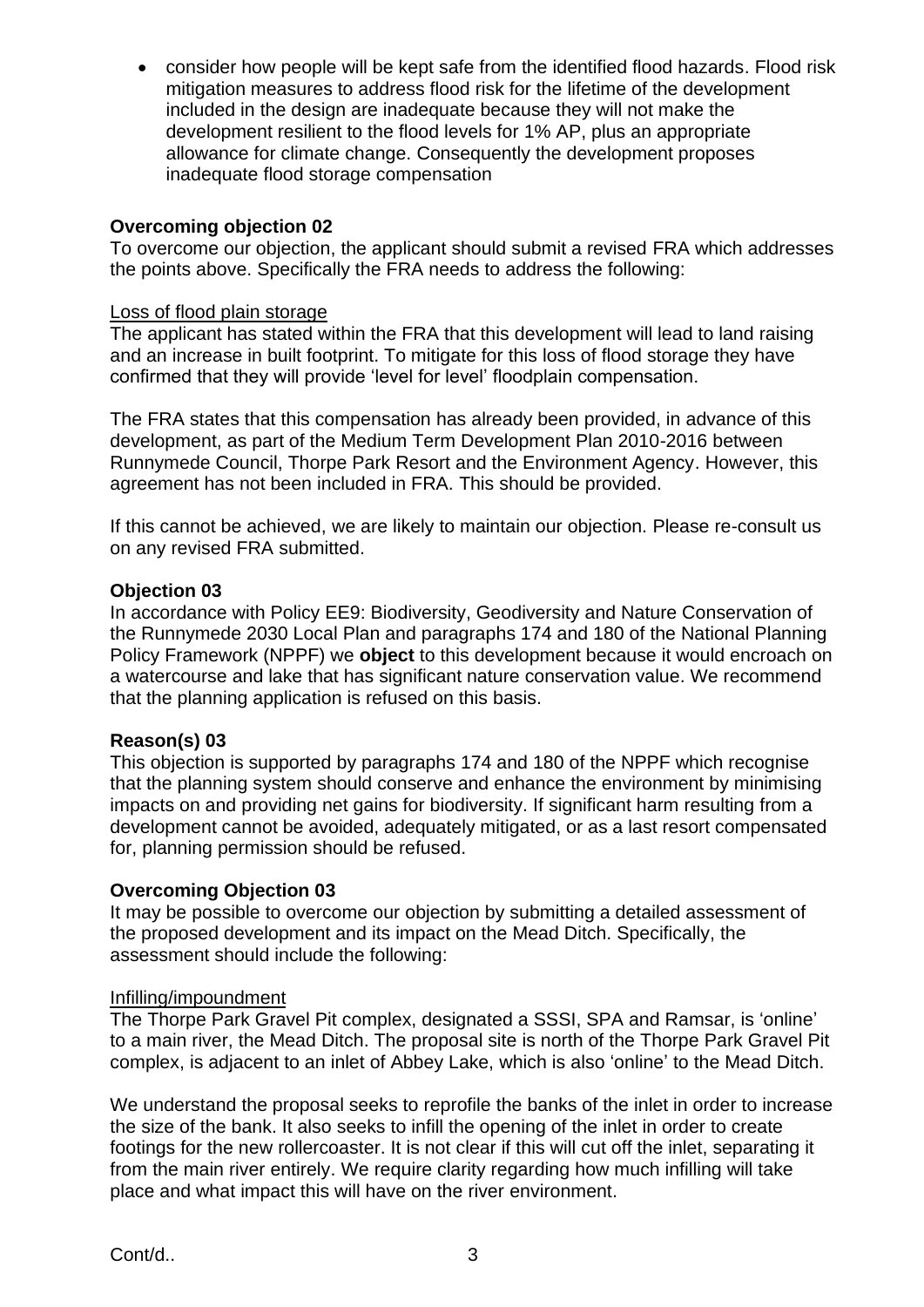### Biodiversity Net Gain

Please note, we cannot properly assess the submitted Biodiversity Net Gain calculations as they have been uploaded to the portal in PDF format. The excel calculator should be provided along with an accompanying Biodiversity Net Gain Assessment report.

We would also expect to see a river metric submitted as part of the application.

### **Advice to LPA – Call-in**

If you are minded to approve this application for major development contrary to our flood risk objection, we request that you contact us to allow further discussion and/or representations from us in line with the Town and Country Planning (Consultation) (England) Direction 2021.

This statutory instrument prevents you from issuing planning permission without first referring the application to the Secretary of State for Housing, Communities and Local Government (via the National Planning Casework Unit) to give them the opportunity to call-in the application for their own determination. This process must be followed unless we are able to withdraw our objection to you in writing. A failure to follow this statutory process could render any decision unlawful, and the resultant permission vulnerable to legal challenge.

### **Advice to LPA - Sequential test**

In accordance with the paragraph 162 of the NPPF development should not be permitted if there are reasonably available sites appropriate for the proposed development in areas with a lower probability of flooding. It is for the local planning authority to determine if the sequential test has to be applied and whether or not there are other sites available at lower flood risk. Our flood risk standing advice reminds you of this and provides advice on how to apply the test.

### **Advice to LPA - Safe access and egress**

In accordance with paragraph 167 of the NPPF, you must ensure that the 'development is appropriately flood resilient and resistant, and safe access and escape routes are included where appropriate...' This is on the understanding that you have concluded that the proposed development has passed the flood risk sequential test.

Within the application documents the applicant should clearly demonstrate to you that a satisfactory route of safe access and egress is achievable. It is for you to assess and determine if this is acceptable.

# **Advice to LPA/applicant - Non-Environment Agency lead priority species and habitats**

Evidence shows that the proposed development poses a risk to a priority habitat or species that is listed in section 41 of the NERC Act 2006.

We strongly recommend that this is taken into account when the application is considered for approval. Failure to take relevant habitats and species into account may leave the determination of the application open to challenge.

We fully support Natural England's request that Habitat Regulation Assessment must be carried out.